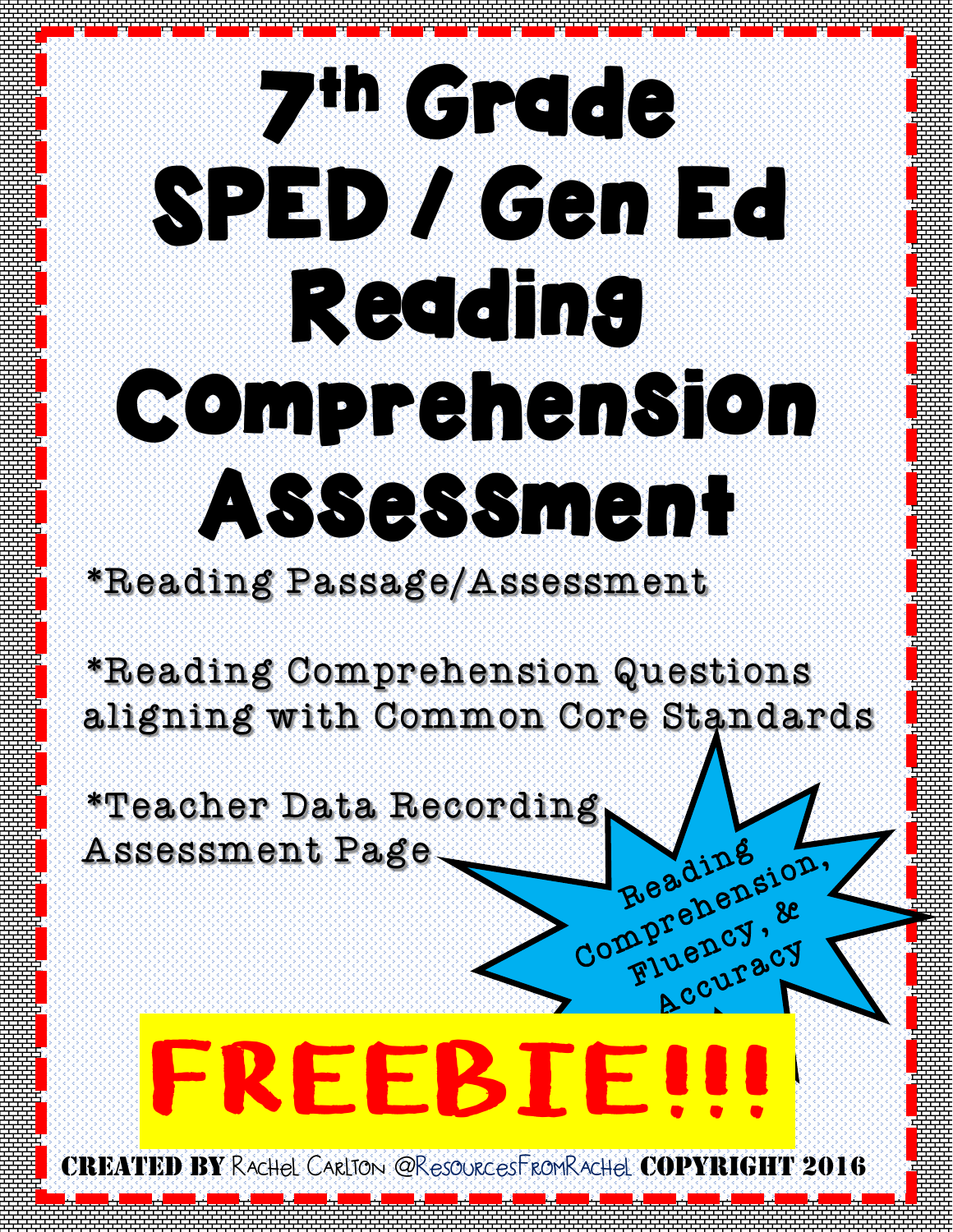### <sup>th</sup> Grade SPED / Gen Ed Reading Comprehension

What's Included?

Inside this packet you will find a Leveled 300-word Reading Passage (Assessment), Reading Comprehension Questions (aligned with Common Core Standards) for the passage (assessment), and a teacher data recording/progress monitoring/tracking sheet.

At the end of each paragraph there is a number that indicates the word total at that point.

The reading passages were leveled according to  $Fry's$ Readability Formula for accuracy and consistency.

What can you assess with this? =Common Core Reading Standards for Literature =Comprehension Skills =Fluency =Accuracy

Example of how it works?

Teachers give students assessment passage to read. Depending on what you are assessing, teachers can indicate start and stop times or give a time limit to complete the passage (e.g. 3:00 minutes). Teacher will record data on tracking sheet and analyze results. Teachers can use same sheets to track all year, use in IEP meetings, and put in student files.

 $\textbf{C}\textbf{R}\textbf{E}\textbf{A}\textbf{T}\textbf{E}\textbf{D}$  By Rechel Corlton @ResourcesFromRechel COPYRIGH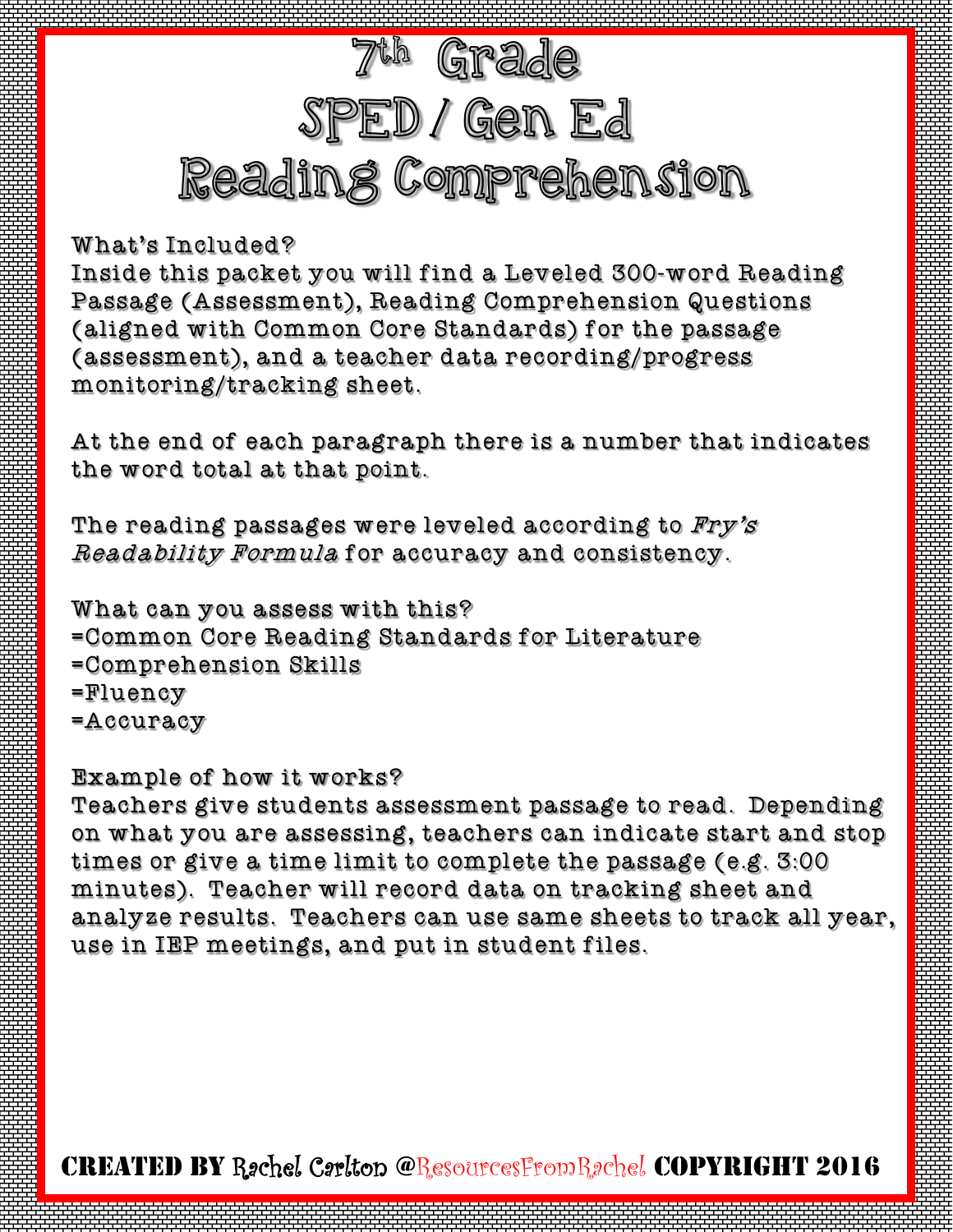#### The Voice

My friends tell me that I have many talents but my best talent involves using my voice. I am really good at singing. I could sing anywhere if they let me. I sing in the car, in my room, at school, at home, at volleyball practice, and even in the shower! Secretly, singing in the shower is one of my favorite places to sing. Because of the small space and how it sounds, I always feel like my voice is as clear as day when I am in the shower. I love to sing for people and give them the gift of song. 103

My grandpa once told me that if you have a talent, you should embrace it and not abuse it. He also said you have to take care of it because it is a special part of you. I never really understood what my grandpa meant until other people started to notice my voice. People heard me when I would sing to myself while doing daily activities. That's when I discovered I had a voice that people would love to hear. So I started practicing every day and taking my grandpas advice. I have embraced the fact that I have a talent and now, I take very good care of my voice. 215

I drink a lot of warm liquids before I sing and I eat a teaspoon of honey to help protect my throat and vocal cords. I use my talent in a lot of good ways. I sing for the children that are sick in the hospital. I sing for the elders at the old folks homes. I could abuse my talent by singing horrible songs but I don't. I follow my grandpas' advice, my voice is a gift that I choose to give to people for free! 300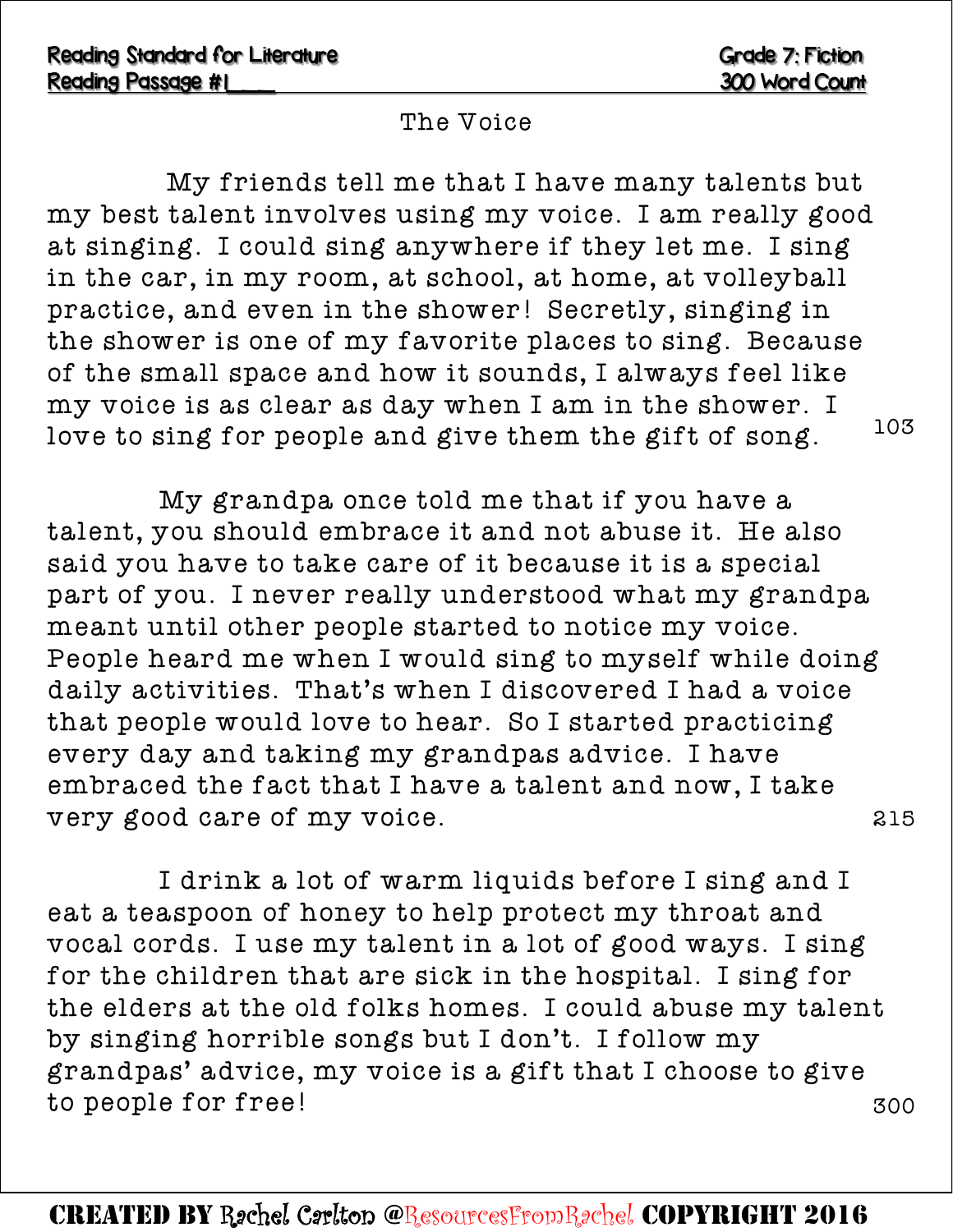#### Reading Standard for Literature Grade 7: Fiction Reading Passage #1 Key Ideas & Details CCSS RL 7:1-3

NAME:\_\_\_\_\_\_\_\_\_\_\_\_\_\_\_\_\_\_\_\_\_\_\_\_\_\_\_\_\_\_\_\_\_DATE:\_\_\_\_\_\_\_\_\_\_\_\_\_

Directions: Answer the following questions about the Reading Passage.

1. What is the theme of this passage?

2. Give a small analysis of what the text says explicitly. Cite any textual evidence to support this.

#### 3. What is the characters talent in this passage? How does the talent help shape the character throughout the story?

4. What can you infer about how the character feels about her voice?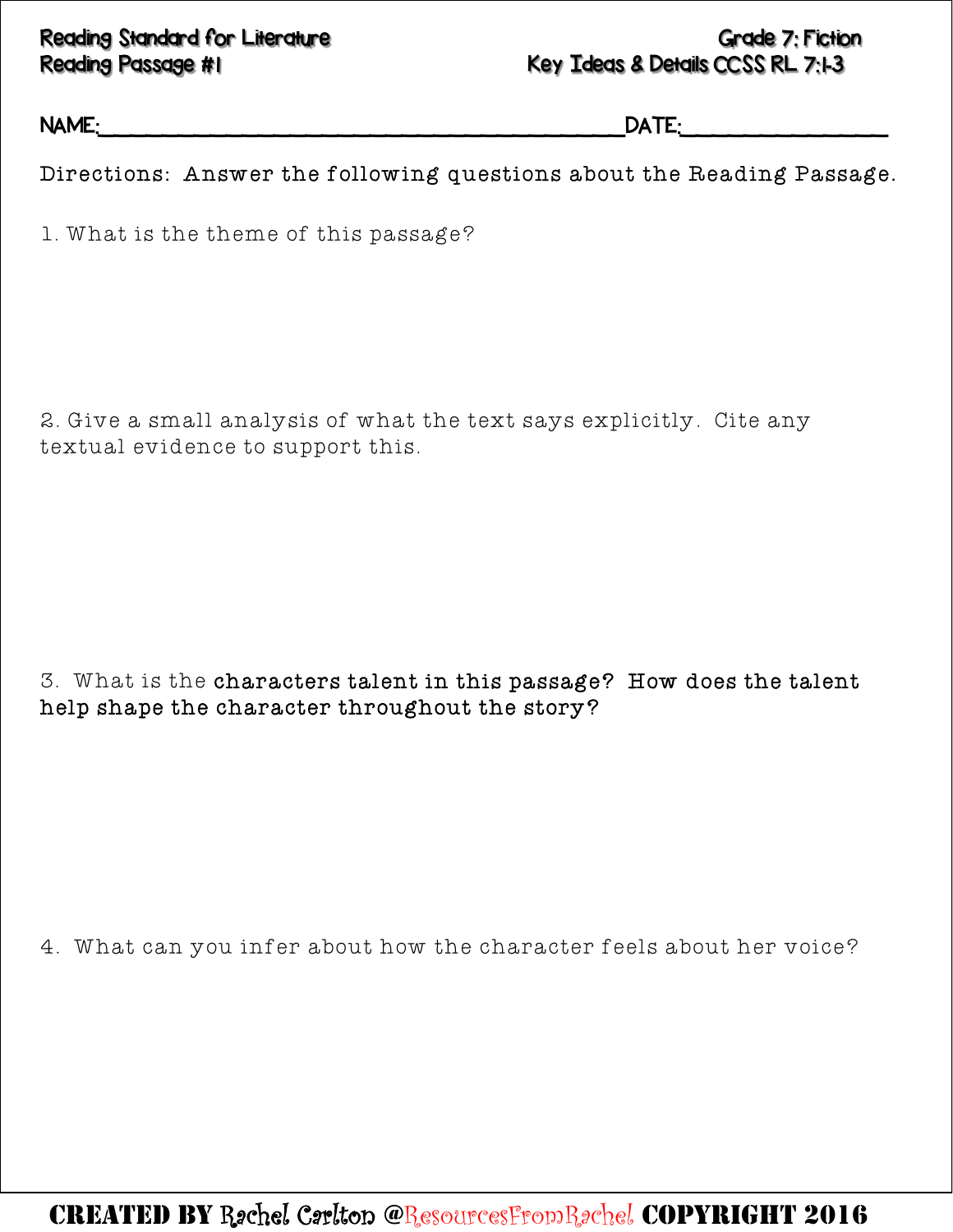#### Reading Standard for Literature Grade 7: Fiction Reading Passage #1 Key Ideas & Details CCSS RL 7:4-6

NAME:\_\_\_\_\_\_\_\_\_\_\_\_\_\_\_\_\_\_\_\_\_\_\_\_\_\_\_\_\_\_\_\_\_DATE:\_\_\_\_\_\_\_\_\_\_\_\_\_

Directions: Answer the following questions about the Reading Passage.

1. What does the author mean when she says, "I could abuse my talent by singing horrible songs"?

2. What is the meaning of the phrase, "the gift of song"?

3. When looking at the structure of how the story was written, how does the structure contribute to the story's meaning?

4. How does the author develop different points of view throughout the passage? Name the different characters in this passage and their perspective on the voice.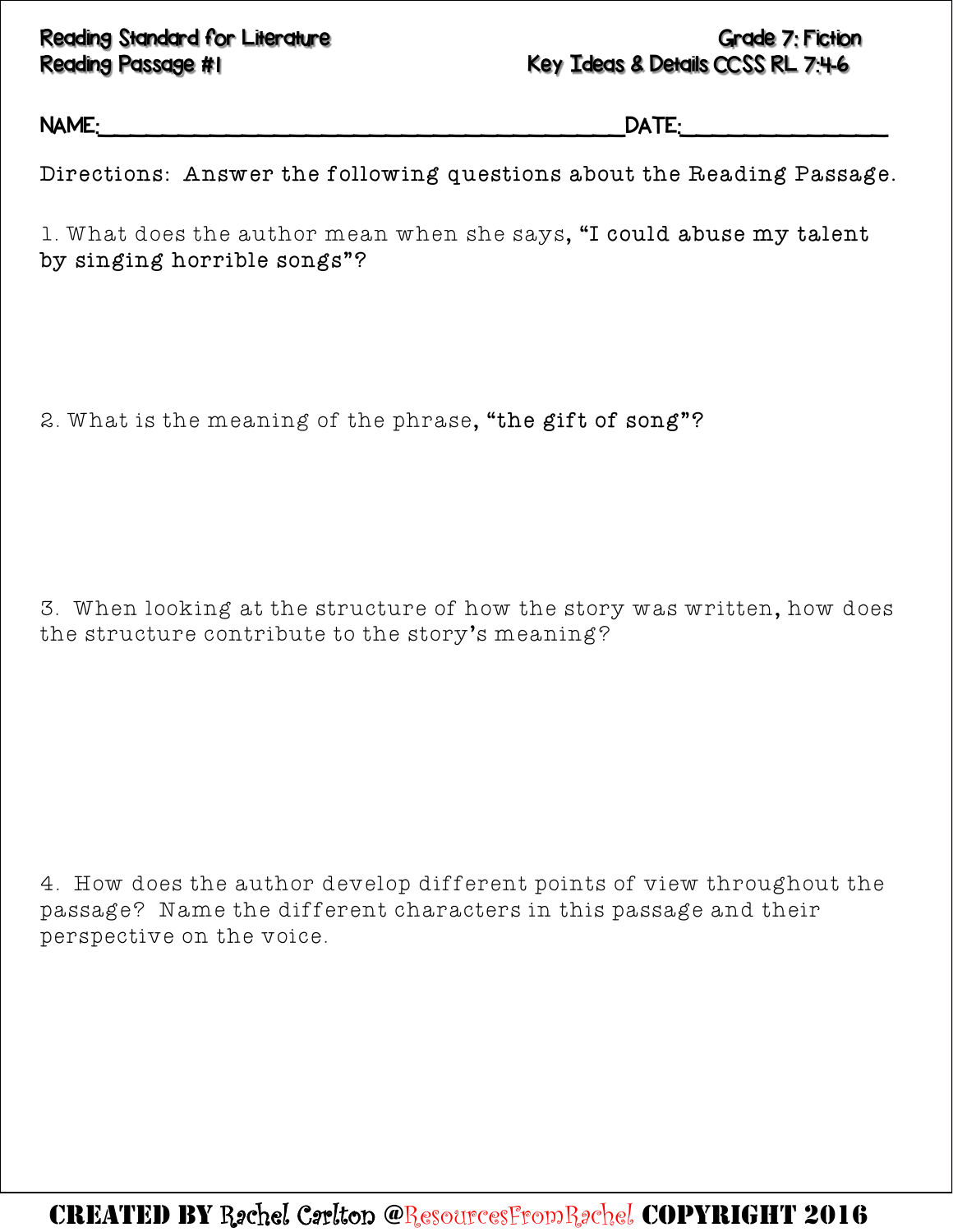### Reading Standard for Literature

#### **Assessment Sheet**

| Reading Passage #_____Grade_______                                                                                                         | Student Name: _______________________Grade______________                                                                                                                                 |
|--------------------------------------------------------------------------------------------------------------------------------------------|------------------------------------------------------------------------------------------------------------------------------------------------------------------------------------------|
| Trial #1:<br>Date: $\frac{\frac{1}{2}}{\frac{1}{2}}$<br>Total $Errors:$<br>Total Comprehension Questions Correct:_______________<br>NOTES: | Time Start:___________________ Time End:___________________ Total Time: _________<br>Word Count Completed:__________________ Words Per Minute:______________________                     |
| Trial #2:<br>$Date: _{-}-/-$<br>Total $Error:$<br>Total Comprehension Questions Correct:______________<br>NOTES:                           | Date: ___/ ___/ ___<br>Time Start:_________________ Time End:_________________ Total Time: __________<br>Word Count Completed:__________________ Words Per Minute:______________________ |
| Trial #3:<br>$Date: _{---}/_{---}/_{---}$<br>Total Errors:_______<br>Total Comprehension Questions Correct:______________<br>NOTES:        | Time Start:____________________ Time End:____________________ Total Time: __________<br>Word Count Completed:_________________ Words Per Minute:____________________                     |

CREATED BY Rechel Cerlton @ResourcesFromRechel COPYRIGHT 2016